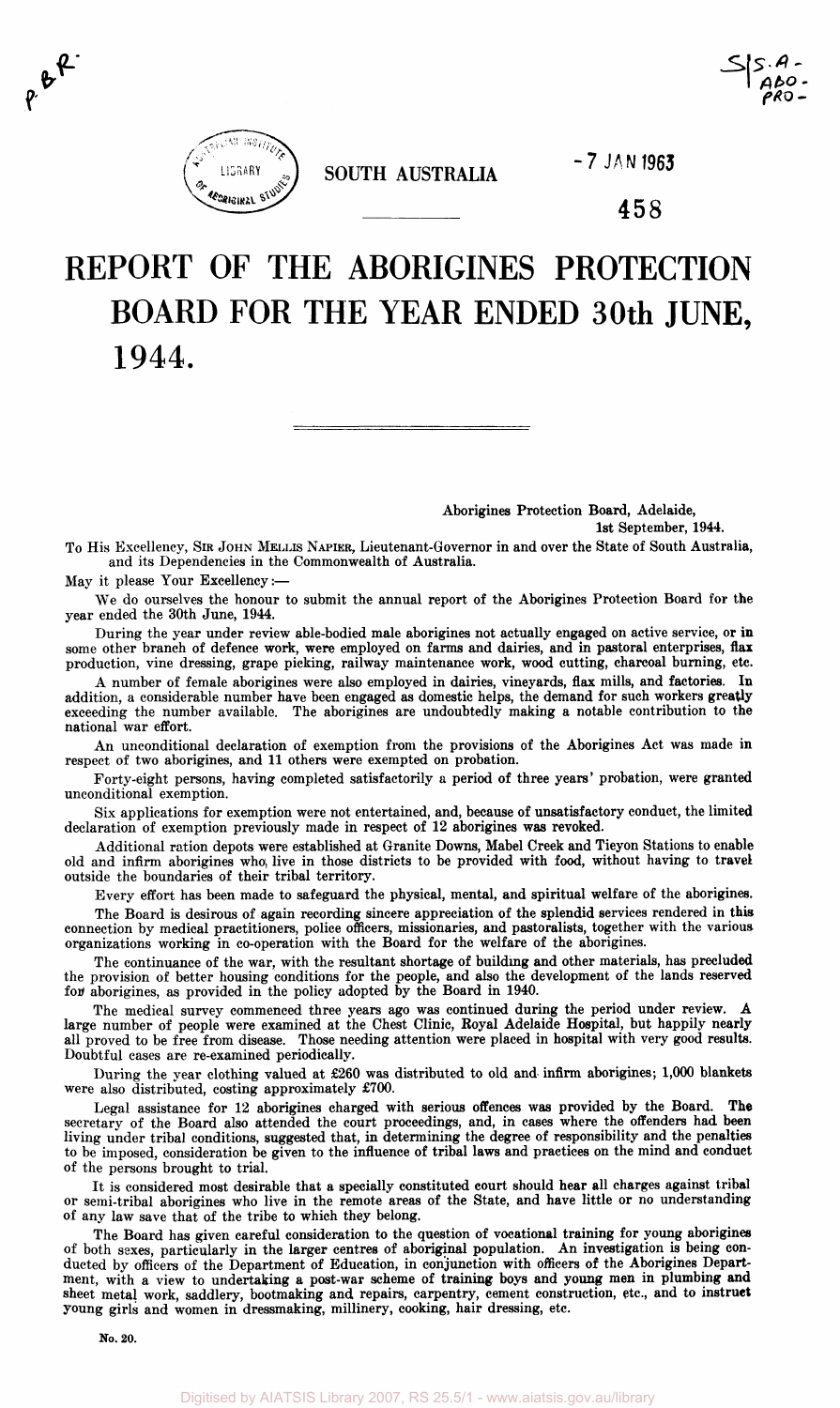Twelve young girls are receiving training in domestic arts at the Salvation Army Girls' Home, Fullarton. The matron has reported that the conduct of the girls is exemplary, and that they enjoy life in the institution to the full. As in previous years, the dux- of the school for 1943 was an aboriginal girl, Lila Rigney. Clara Rankine, who completed her training at the end of last year, has been placed in a very good home, and is rendering satisfactory service.

At the request of the parents, several children were placed under the care of the United Aborigines Mission in the Colebrook Home, Eden Hills, and others in the Umeewarra Mission Home at Port Augusta.

The Board has administered child endowment, military allotments, and other trust accounts, when, in the interests of the persons concerned, it has been considered necessary to do so.

The Welfare Officer, Sister P. E. McKenzie, experienced a very busy year, travelling long distances, and making careful inquries in practically every part of the State regarding the physical, moral, and social conditions under which the people live.

In the larger centres of aboriginal population, meetings for mothers and young women were arranged for the purpose of considering methods to secure improvements in the standard of home life. Mothers have also been interviewed in their homes, and urged to give more attention to the provision of suitable and adequate food and clothing for their children.

## REPORTS FROM PROTECTORS, MISSIONARIES, AND STATION MANAGERS.

Inspector P. J. Bourke, of the northern and western police districts, states that able-bodied aborigines have been employed on sheep and cattle stations, and in trapping wild dogs, foxes, and rabbits. A number were also engaged in cutting firewood.

The health and conduct of the aborigines were fairly good; practically all the offences committed by them were due to the effect of alcoholic liquor supplied by unscrupulous white men, several of whom were apprehended and dealt with in the Police Court.

Inspector Bourke stresses the urgent need for the establishment of training centres conducted by missionary organizations and situated some distance from the railway line, particularly with reference to the aborigines at Ooldea and Oodnadatta.

*Umeewarra Mission, Port Augusta.*—The sisters-in-charge of the mission, Misses Simmons and Cantle, report that there are now 31 inmates of the Children's Home. An average of 23 children attended the special school for aborigines, where steady progress has been made. The younger children attend the kindergarten class for two hours each day.

The aborigines in the hospital and in gaol are visited regularly by the sisters. Discharged patients and prisoners are provided on behalf of the Aborigines Protection Board with meals pending their return home.

The Port Augusta branch of the Country Women's Association, and also the Girl Guides, provided a party for the children during the Christmas season.

A number of local residents, led by Mr. Riches, M.P., have completed the erection of a medical hut, and have shown great practical interest in the work of the mission. The hut was furnished and equipped with medical appliances by the Aborigines Protection Board.

The sisters-in-charge of the Umeewarra Mission are rendering valuable service to the aborigines of Port Augusta and surrounding districts, especially in providing such an excellent home for the children, and giving them every opportunity to become good citizens.

A charitable bequest of £250 received during the year forms the nucleus of a fund to establish an urgently needed stone building to be used as a Children's Home and living quarters for the sisters-incharge of the mission.

The medical superintendent and staff of the Port Augusta Hospital have given of their best in the interests of native patients both in hospital and at the Children's Home.

*Ernabella Mission (Presbyterian).*—The superintendent, the Rev. J. R. B. Love, reports that, although there are considerably more than 700 tribal aborigines in contact with the mission, the highest number present on any day during the year was approximately 280.

The conduct of the people on the whole has been satisfactory.

Mrs. W. Ternent Cooke and Mrs. Harvey Johnston, the lady members of the Board, paid an official visit to Ernabella during the period under review, and presented an interesting and practical report on the work of the mission.

Dr. Trudinger also visited Ernabella during the year, and, in addition to attending to sick aborigines at the mission, carried out a medical patrol into the reserve for aborigines adjacent to the mission.

The prolonged drought in this area is causing great concern. The rain which fell in the early part of 1944 was too light to renew supplies of good drinking water. During the year a new well was sunk and equipped with a windmill, etc. Further efforts are being made to improve the water supply.

The erection of a larger store building is also contemplated, as it is desired to keep sufficient stocks of food on hand in case of emergency due to transport difficulties.

The aborigines destroyed a large number of wild dogs. The amount paid to them during the year for dog scalps amounted to approximately £650. This money was expended mainly in purchasing supplementary foodstuffs.

Mr. R. Trudinger continued his work in the special school for aborigines. In addition to the usual subjects, instruction is given in gardening, and also in the use of various kinds of tools. The older boys are taught to manage horses and other livestock, and the young men being trained in the art of shearing have shown great aptitude for the work.

Meetings are held regularly for the purpose of giving religious instruction.

Rations and medical supplies for old and infirm aborigines are provided by the Aborigines Protection Board.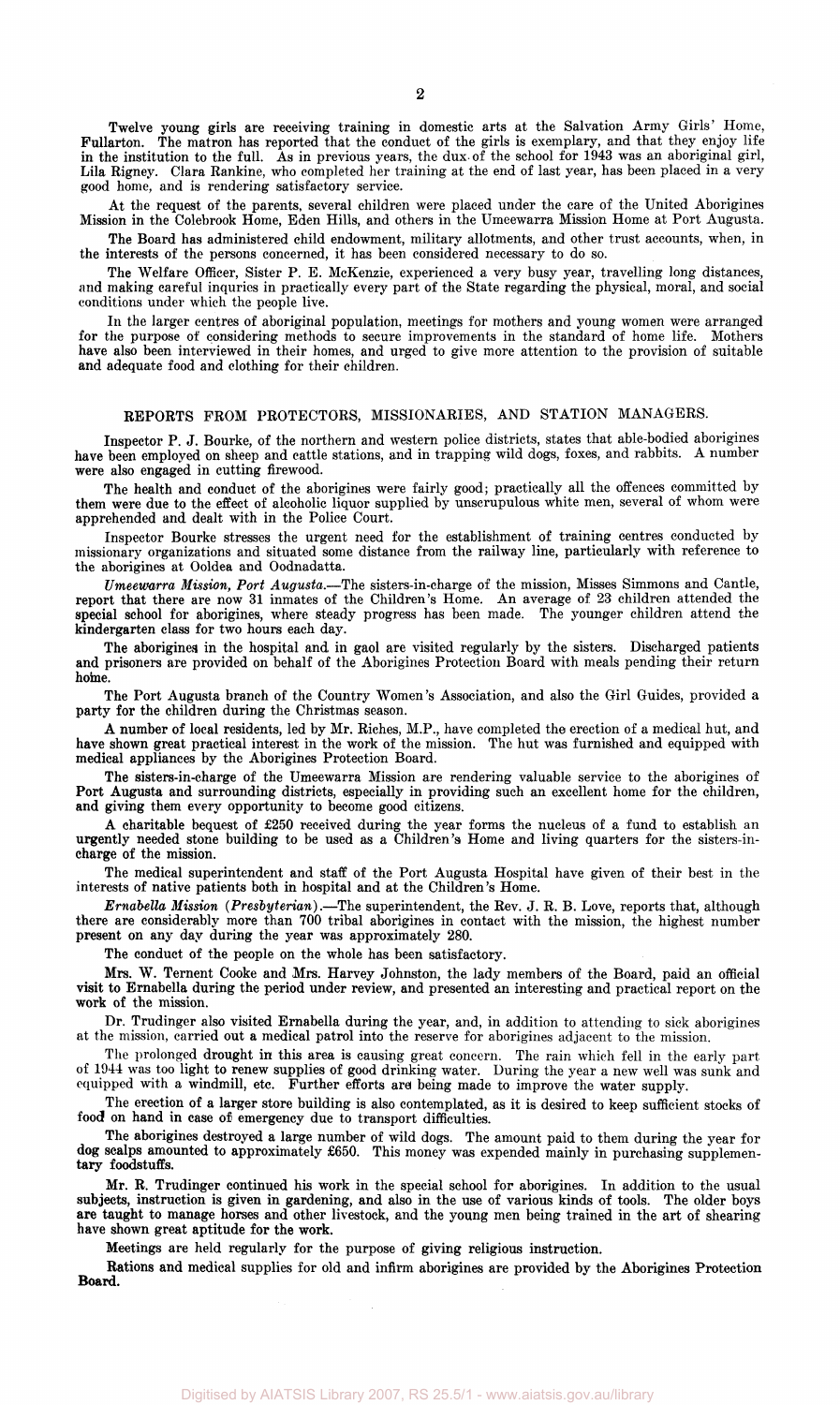Lutheran Mission, Koonibba.-The superintendent, the Rev. R. H. Traeger, reports that a number of the young men previously serving in other sections of the Defence forces have, at their own request, been transferred to the Australian Imperial Forces, and are now in the forward areas.

The matron in charge of the Children's Home, Miss Jericho, has had a strenuous year on account **of** a depleted staff, but additional help has now been secured. There are 46 inmates in the **home** at present, mainly children whose parents are employed elsewhere.

There is plently of work available in the district. A number of families have established themselves at various places along the railway line, and in other parts of the West Coast. Supervision of native people scattered over a wide area has proved rather difficult, but the superintendent reports that efforts **have**  been made to provide for regular religious services for all the people concerned.

The local school for aborigines, which is attended by 77 children, is in charge of **Mr. 0. B. Lange, who**  is an advocate of vocational training for native children. In addition to the usual school **curriculum,**  instruction is given in woodworking, cement construction, etc.

Dr. Gibson, of Ceduna, is in.charge of the medical work of the mission.

Sister Hitchcock, as matron of the Koonibba Mission Hospital, has rendered excellent service **in nursing**  and caring for the sick people of this large district.

Rations, medical supplies, blankets, etc., for old and infirm aborigines and dependent children, were provided by the Aborigines Protection Board.

#### **UNITED ABORIGINES** MISSION.

*Ooldea.*—The superintendent, Mr. H. E. Green, reports that the work of the mission, particularly in the Children's Home and in the school, proved rather difficult on account of staff changes during the year. Several of the older boys, whose school days had ended, were discharged from the home and provided **with**  work on pastoral holdings, where they appear to be giving very satisfactory service. The admission of **other**  children brought the total number of inmates in the home to 42. These children attend the **local school for**  aborigines.

The young adult males organized hunting expeditions and destroyed a large number of wild dogs and foxes. Proceeds of sales of skins and dog scalps enable the hunters to maintain themselves in comparative comfort during a very dry season.

The assistance of the flying doctor was frequently sought by radio, and the help, which was readily given, proved invaluable in treating sick aborigines.

Religious services, which were held regularly, were well attended.

The Boys' Brigade is a popular organization, and eaters for the needs of the young people.

*N epabunna.*—The superintendent, Mr. F. Eaton, reports that steady progress has been made with the work of the mission. Miss Loone has been appointed teacher of the mission school.

The dry season necessitated the sinking of wells to improve the water supply. Good water **was**  obtained, and the Aborigines Protection Board equipped the well with a windmill and pump.

Rations, medical supplies, school books, blankets, etc., were provided by the Aborigines Protection Board.

The aborigines generally are in good health, and their conduct satisfactory.

*Finnis Springs.*—The superintendent, Mr. A. J. Pearce, reports that the mission house was completed during the year, and also quarters for the newly appointed nursing sister.

A medical hut, providing accommodation for two patients, a store room, and an additional **school**  room were also erected.

Lack of sufficient water suitable for domestic use is a serious problem at the mission. With a view to solving this problem, and to permit the admission of a number of children from surrounding districts to the school dormitory, a new storage tank of 25,000gall. capacity is being constructed.

The school children, at present numbering 30, are provided with three meals each day, **and, as** the **result,**  have shown marked physical and mental improvement. One child, who has completed the primary **school**  course, is now doing good work as monitor assisting the teacher. Domestic arts and sheet metal classes have been established, and good work is being done in these classes.

A four-boy woodworking outfit was provided by the Aborigines Protection Board.

Rations, medical supplies, school books, etc., were also provided by the Board.

The efforts made to instruct the people in moral and spiritual principles elicited a gratifying response. The missioner has attended to the medical needs of the people under the direction of the flying doctor at Broken Hill, who also made two trips to the mission by aeroplane to remove patients to hospital.

*Colebrook Home, Eden Hills.*—The Government provided a grant of £200 for the Colebrook Home during the year to cover the cost of sinking a well with a view to improving the water supply **at Quorn.**  Unfortunately, the water obtained proved unsuitable, and, as a result, it became necessary to close the home temporarily. The inmates, with necessary equipment, were transferred to Eden to Karinya **Hall, which**  was made available by the Government. A lease of the property, which contains 19 rooms, has been arranged for a period of 10 years. A teacher has been appointed, and the children are instructed in classrooms on the property.

The matron, Miss Hyde, reports that, during the year, 14 children were admitted, **and** three **were**  discharged, two of whom were provided with work on northern pastoral stations. There were 35 **children**  in the home at the end of the year.

Arrangements have been made by the Aborigines Protection Board for the medical supervision **of** the inmates.

*Swan Reach.*—The superintendent, Miss E. P. Edwards, states that there are approximately 80 aborigines in residence at the **mission. The able-bodied men are employed along the river, fruit-pickings**  shearing, wood-cutting, etc.

**No. 20.**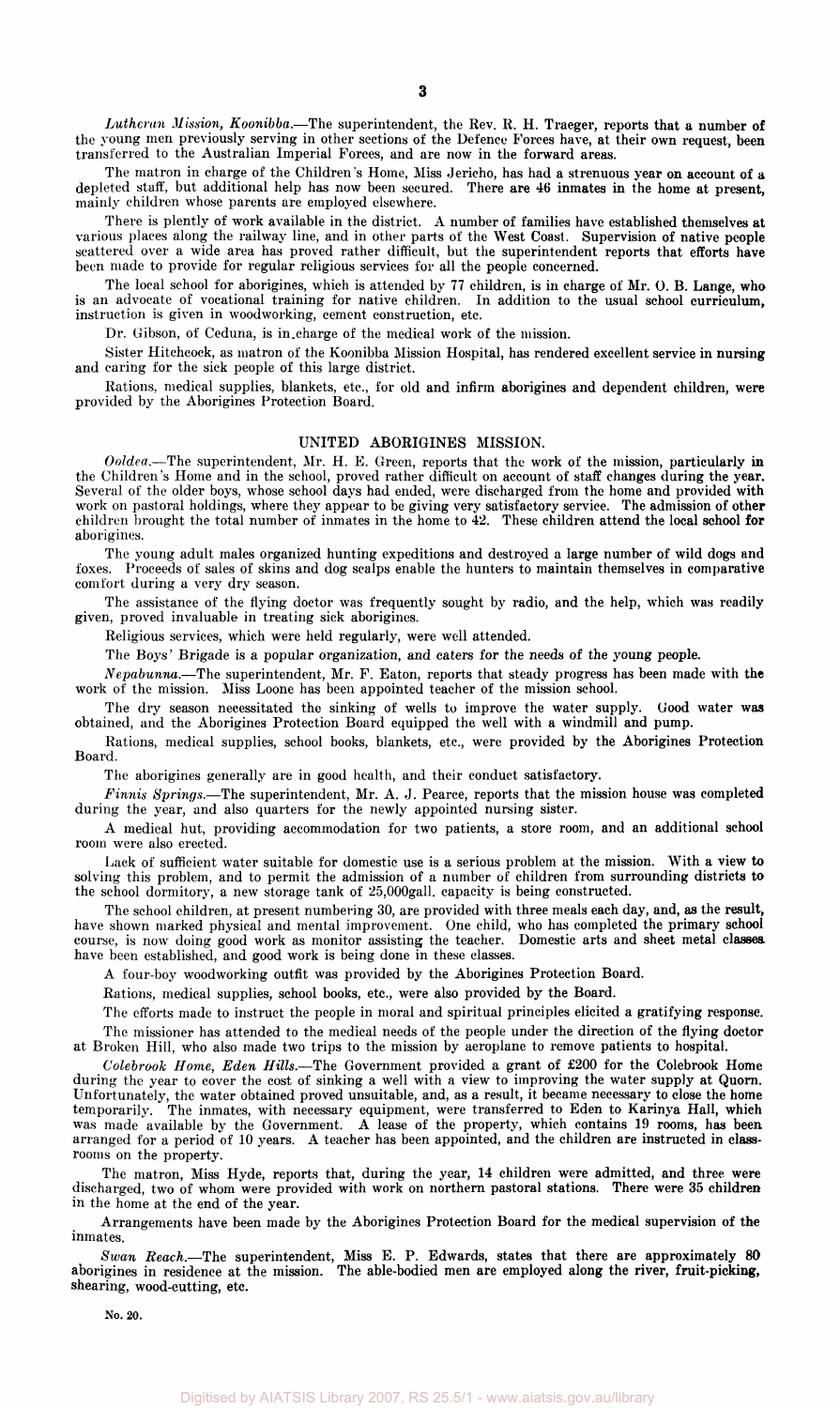A number of the younger women were also employed in the vineyards during the harvest period.

There are 12 children attending the special school for aborigines.

Regular services are held in the local church. The aborigines seem to appreciate the efforts made to provide religious instruction. The health of the residents has been fairly good, and their general conduct satisfactory.

One of the aborigines residing at the mission has been appointed a special constable, and does good work in helping to maintain order on the settlement.

*Point McLeay Station.*—The manager's report indicates that there were 16 births and 12 deaths during the year, the population on the 30th June, 1944, being 295.

The health of the aborigines under, the care of Dr. Lloyd and Sister Rowlands was very good, due largely to the products of the garden being made available to the people at a very small cost.

During the year additional equipment and an improved water supply were provided at Point McLeay Hospital.

In spite of a long dry summer, during which the stock was hand fed, the returns from the dairy herd were satisfactory. The herd was tested during the year, and found to be free from tuberculosis—a most satisfactory result, in view of the large quantities of milk distributed daily to every family on the station.

The garden also yielded good returns of almost every type of vegetable. The aborigines employed in the garden manifest great interest in their work. During the year 100 apricot trees and a number of plum and citrus trees were planted.

The harvest returns were satisfactory; farming operations yielded 200 tons of hay and 170 tons of ensilage.

The returns from sales of pigs were satisfactory, the average net price being £4 13s. 9d.

The highest price obtained for wool was 15d. per lb.; the whole clip averaged approximately 12d. per lb.

A scheme for the beautification of the settlement has been inaugurated. At the Central Reserve lawns, flowering shrubs, and ornamental trees are being planted. In addition, 200 gum trees have been planted along various roadways in the village.

The educational work was maintained at the usual high standard. Arrangements have been made for the renovation of the school building during the current year.

Regular church services and also special mission services were held throughout the year.

The Red Cross Committee arranged several functions with satisfactory results.,

*Point Pearce Station.*—The manager reported that there were 20 births and nine deaths during the year, the population on the 30th June, 1944, being 328.

Sister Brasher, the nurse in charge of the medical work, has reported that the health of the natives was fairly good. Twelve aborigines were provided with spectacles, and eight others with artificial dentures.

Work was commenced on a children's playground. A suitable area has been fenced, and four swings erected. Additional equipment will be added in the near future.

Religious services and educational work in the local school for aborigines were maintained throughout the year.

Regular picture shows and other functions were arranged to provide entertainment for the local residents.

The tree planting scheme was continued, a number of trees being planted in the station paddocks.

Owing to insufficient rain, the harvest returns were disappointing, but, notwithstanding the unfavourable season, the returns from sales of livestock were very satisfactory.

The wool clip also was very good, the highest price received being  $15\frac{1}{2}d$ . per lb.

A statement of receipts and expenditure of the department and income and expenditure statements of the Point McLeay and Point Pearce Stations are appended.

We have the honour to be,

Sir,

Your Excellency's most obedient servants,

M. McINTOSH, J. B. CLELAND, J. B. CLELAND, CONSTANCE M. COOKE, Aborigines A. M. JOHNSTON, Protection  $S. T. C. BEST,$  Board. CHARLES DUGUID, LEN. J. COOK,

Digitised by AIATSIS Library 2007, RS 25.5/1 - www.aiatsis.gov.au/library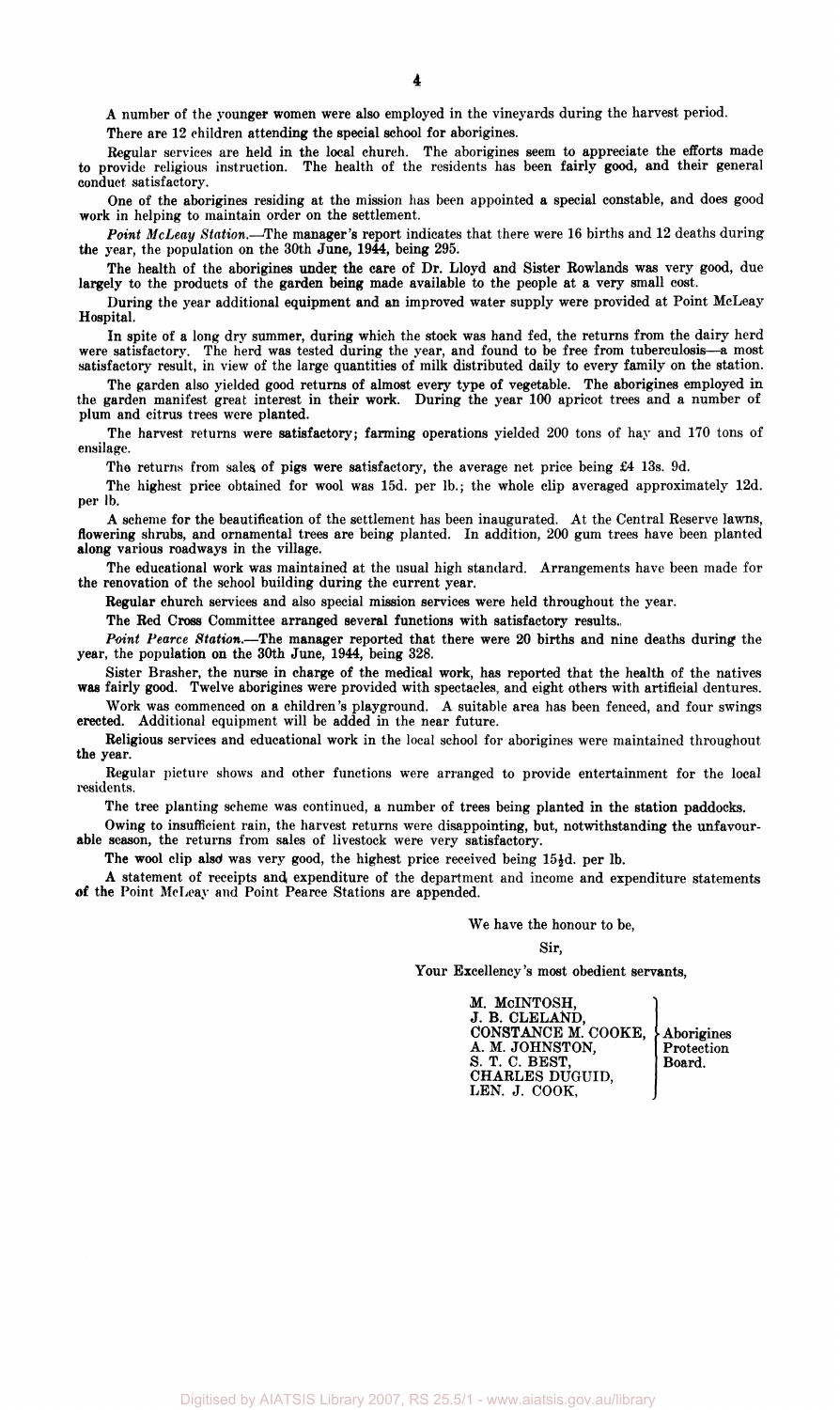**5** 

RECEIPTS AND EXPENDITURE-ABORIGINES DEPARTMENT, YEAR ENDED 30TH JUNE, 1944.

| RECEIPTS.                                                                | £ | 8. d. | £         |              | s. d. | EXPENDITURE.                                                                                                 |                       |         | s. d.   |              |      |
|--------------------------------------------------------------------------|---|-------|-----------|--------------|-------|--------------------------------------------------------------------------------------------------------------|-----------------------|---------|---------|--------------|------|
| Point Pearce Station-                                                    |   |       |           |              |       | Head Office-                                                                                                 |                       |         |         |              |      |
| From sales of produce, etc $6,664$ 6 11                                  |   |       |           |              |       |                                                                                                              |                       | 18      |         |              |      |
|                                                                          |   |       |           |              |       | Medical, dental and nursing allow-                                                                           |                       |         |         |              |      |
|                                                                          |   |       | -- 10,746 |              | 78    | ance, etc. $\dots \dots \dots \dots \dots \dots \dots \dots$                                                 | $350 \quad 1 \quad 6$ |         |         |              |      |
| Point McLeay Station-                                                    |   |       |           |              |       | Provisions-blankets, clothing, med-                                                                          |                       |         |         |              |      |
| From sales of produce, etc $2,607$ 14 5<br>From store sales $3,726$ 8 11 |   |       |           |              |       | ical, dental and optical expenses,<br>$transport, etc. \ldots \ldots \ldots \ldots$                          | 6,149 5 7             |         |         |              |      |
|                                                                          |   |       |           | 6,334 3      | 4     | Aborigines Home, North Adelaide                                                                              |                       | 95 8 11 |         |              |      |
| Refund of Flour Tax, advances for fares, etc                             |   |       |           | 401 17       | 4     | Training half-caste girls for dom-                                                                           |                       |         |         |              |      |
| Cost of aborigines to the South Australian Govern-                       |   |       |           |              |       | estic service                                                                                                | 228 10 0              |         |         |              |      |
| ment for the 12 months ended 30th June, 1944 18,494 7 0                  |   |       |           |              |       | Development of reserves for abori-                                                                           |                       |         |         |              |      |
|                                                                          |   |       |           |              |       |                                                                                                              |                       | 68 19   | -3      |              |      |
|                                                                          |   |       |           |              |       | Pay roll tax for child endowment                                                                             | 377, 30               |         |         |              |      |
|                                                                          |   |       |           |              |       | Grant towards cost of improved                                                                               |                       |         |         |              |      |
|                                                                          |   |       |           |              |       | water supply at Colebrook Home,                                                                              | $200 \t 0 \t 0$       |         |         |              |      |
|                                                                          |   |       |           |              |       |                                                                                                              |                       |         |         | 9,240 9 11   |      |
|                                                                          |   |       |           |              |       |                                                                                                              |                       |         |         |              |      |
|                                                                          |   |       |           |              |       | Point Pearce Station-                                                                                        |                       |         |         |              |      |
|                                                                          |   |       |           |              |       | Salaries and wages $6,138$ 13 6                                                                              |                       |         |         |              |      |
|                                                                          |   |       |           |              |       | Medical, dental and nursing allow-                                                                           |                       |         |         |              |      |
|                                                                          |   |       |           |              |       | ance, etc. $\dots \dots \dots \dots \dots \dots \dots$                                                       |                       |         | 57 15 0 |              |      |
|                                                                          |   |       |           |              |       | Implements, stock, fertilizers, etc 3,434 2 6<br>$New \text{ cottages } \dots \dots \dots \dots \dots \dots$ |                       |         | 96106   |              |      |
|                                                                          |   |       |           |              |       | Purchases and expenses of store 3,910 2                                                                      |                       |         | 5       |              |      |
|                                                                          |   |       |           |              |       |                                                                                                              |                       |         |         | 13,637       | 3 11 |
|                                                                          |   |       |           |              |       |                                                                                                              |                       |         |         |              |      |
|                                                                          |   |       |           |              |       | Point McLeay Station-                                                                                        |                       |         |         |              |      |
|                                                                          |   |       |           |              |       | Salaries and wages $\dots\dots\dots\dots\dots$ 5,152 3 1                                                     |                       |         |         |              |      |
|                                                                          |   |       |           |              |       | Medical, dental and nursing allow-                                                                           |                       |         |         |              |      |
|                                                                          |   |       |           |              |       | ance, etc. $\dots \dots \dots \dots \dots \dots \dots$<br>Implements, stock, fertilizers, etc 3,707 4 2      | 147 17                |         | -0      |              |      |
|                                                                          |   |       |           |              |       | Rent of section, hundred of Baker                                                                            |                       |         | 41 15 9 |              |      |
|                                                                          |   |       |           |              |       | $New \text{ cottages.} \dots \dots \dots \dots \dots \dots$                                                  |                       |         | 66 12 0 |              |      |
|                                                                          |   |       |           |              |       | Purchase of motor truck                                                                                      | 341 10 0              |         |         |              |      |
|                                                                          |   |       |           |              |       | Purchases and expenses of store 3,641 19 6                                                                   |                       |         |         |              |      |
|                                                                          |   |       |           |              |       |                                                                                                              |                       |         |         | - 13,099     |      |
|                                                                          |   |       |           | £35,976 15 4 |       |                                                                                                              |                       |         |         | £35,976 15 4 |      |

1st September, 1944. W. R. PENHALL, Secretary, Aborigines Protection Board.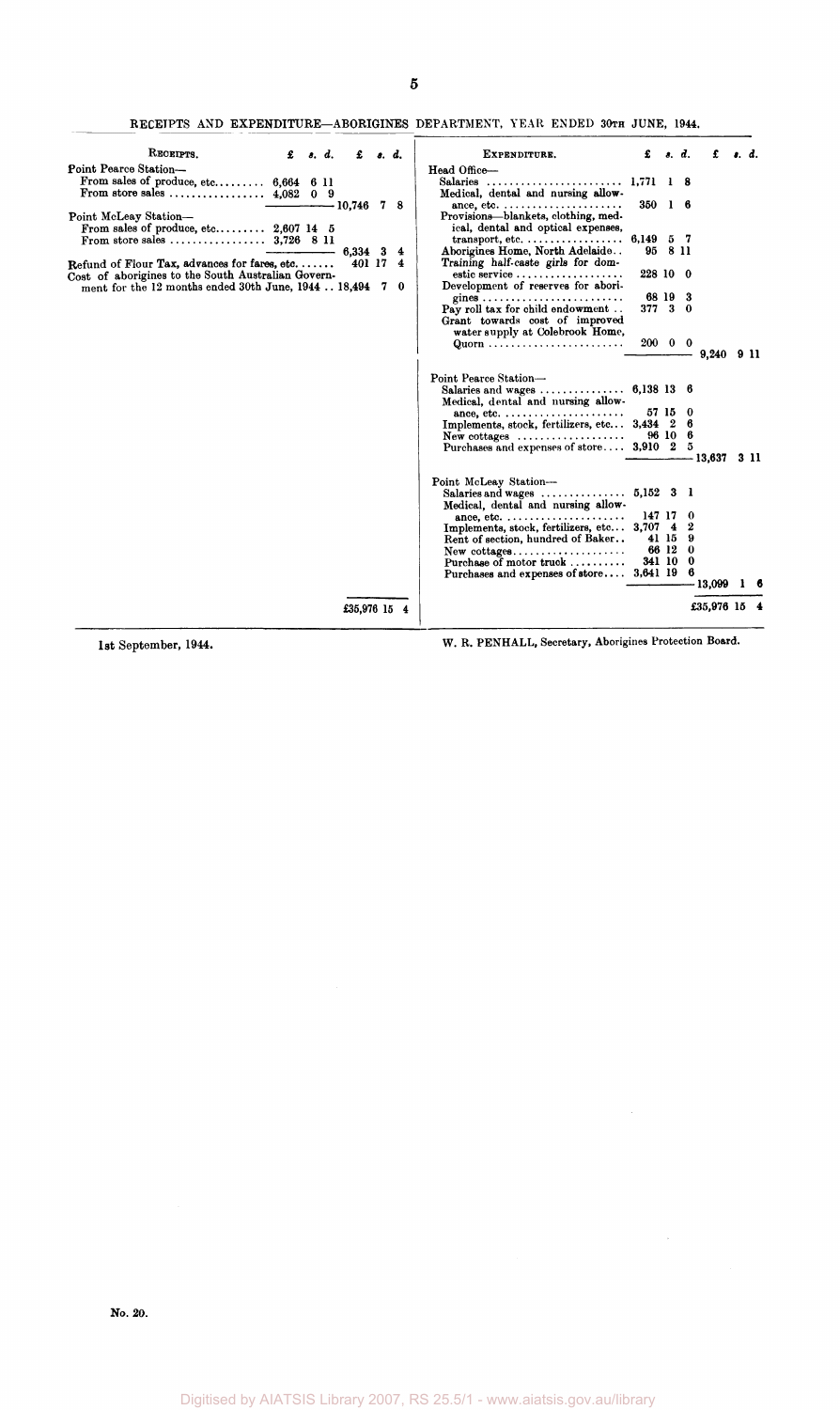## INCOME AND EXPENDITURE ACCOUNT OF THE POINT MCLEAY STATION FOR THE YEAR ENDED 30TH JUNE, 1944.

| To Balance-Excess of income over<br>expenditure, account trading                          | £                        | s. d. | £                        |              | s. d.            | By Trading Store Account $\ldots \ldots$                                         | £               | s. d.  | £<br>316 17 2 | s. d.          |
|-------------------------------------------------------------------------------------------|--------------------------|-------|--------------------------|--------------|------------------|----------------------------------------------------------------------------------|-----------------|--------|---------------|----------------|
| $store \dots \dots \dots \dots \dots \dots \dots \dots \dots$<br><b>Station Accounts.</b> |                          |       |                          | 316 17 2     |                  | Station Accounts.<br>By Cattle $\dots \dots \dots \dots \dots \dots \dots \dots$ | 1,008 18        | 8      |               |                |
| To Farm expenses                                                                          |                          |       |                          | 730 18       | 4                | Sheep<br>Pigs                                                                    | 716 17<br>274 8 | 3<br>7 |               |                |
| Horses                                                                                    |                          |       | 92                       | -6           | 3                |                                                                                  |                 |        | $2{,}000$     | $4\quad 6$     |
| Salaries  1,228 16<br>Wages $\ldots \ldots \ldots \ldots \ldots \ldots \ldots 2,303$      |                          | 42    | 7<br>3,532               | $\mathbf{0}$ | 9                | By Balance—Excess of expenditure over<br>$income—Station accounts \ldots$        |                 |        | 2,535 13 8    |                |
| Head office salaries and expenses                                                         |                          |       | 106                      | 6            | $\boldsymbol{2}$ |                                                                                  |                 |        |               |                |
| Rent--Hundred of Baker<br>Accident insurance                                              |                          |       | 41                       | 15<br>28 10  | 9<br>5           | Institution Accounts.<br>By Balance-Excess of expenditure over                   |                 |        |               |                |
| Depreciation-<br>$Harnes 3, \ldots, \ldots, \ldots, \ldots, \ldots, \ldots$               |                          |       | 4                        | $\mathbf{0}$ | 6                | income $\ldots \ldots \ldots \ldots \ldots \ldots \ldots$                        |                 |        | 3,759         | 0 <sub>9</sub> |
| Institution Accounts.                                                                     |                          |       |                          |              |                  |                                                                                  |                 |        |               |                |
| To Salaries<br>Wages                                                                      | 429 3 10<br>$1,240$ 17 0 |       |                          |              |                  |                                                                                  |                 |        |               |                |
| Head office salaries and expenses                                                         |                          |       | $1,670 \quad 010$<br>106 | 6            | 2                |                                                                                  |                 |        |               |                |
| Accident insurance $\ldots$<br>Medical, dental, and optical                               |                          |       | 14                       | 5            | 3                |                                                                                  |                 |        |               |                |
| $expeness$                                                                                |                          |       |                          | 291 11       |                  |                                                                                  |                 |        |               |                |
| Rations                                                                                   |                          |       |                          | 446 15       | 0                |                                                                                  |                 |        |               |                |
| Institutional expenses                                                                    | -----                    |       |                          | 608 18       | 9                |                                                                                  |                 |        |               |                |
| School books and materials                                                                |                          |       |                          | 19 12        | 7                |                                                                                  |                 |        |               |                |
| Firewood<br>Depreciation-                                                                 |                          |       |                          | 592 16       | -6               |                                                                                  |                 |        |               |                |
| Hospital equipment                                                                        |                          |       | 5                        | 1            | 3                |                                                                                  |                 |        |               |                |
| Hospital furniture                                                                        |                          |       |                          | 3 13         | 2                |                                                                                  |                 |        |               |                |
|                                                                                           |                          |       | £8,611 16                |              |                  |                                                                                  |                 |        | £8.611 16     |                |

1st September, 1944. W. R. PENHALL, Secretary, Aborigines Protection Board.

BALANCE-SHEET OF THE POINT MOLEAY STATION AS AT 30TH JUNE, 1944.

| LIABILITIES.<br>H.M. Government Account<br>H.M. Government Deposit Account | £<br>161,937 12 11<br>475. | s. d.<br>$\mathbf{1}$ | 3 | ASSETS.<br>Station buildings<br>Cottages and hospital transferred                                                                                                                                                              | £<br>13,775 19 2                                                                              | s. d.  | £                                                                |                                                | s. d.                                                |
|----------------------------------------------------------------------------|----------------------------|-----------------------|---|--------------------------------------------------------------------------------------------------------------------------------------------------------------------------------------------------------------------------------|-----------------------------------------------------------------------------------------------|--------|------------------------------------------------------------------|------------------------------------------------|------------------------------------------------------|
| Capital Account<br>Sundry creditors                                        | 5,612<br>750 16 6          | 8                     | 5 | from Pompoota<br>New cottages $\dots\dots\dots\dots\dots\dots$                                                                                                                                                                 | 2,080 10 7<br>$1,992$ 9 4                                                                     |        | 17,848 19                                                        |                                                | -1                                                   |
|                                                                            |                            |                       |   | Land purchased<br>Improvements<br>Implements, vehicles, etc.<br>Harness<br>Furniture<br>Hospital furniture<br>Hospital equipment $\dots\dots\dots\dots$<br>Cash on hand $\dots\dots\dots\dots\dots\dots$<br>Sundry debtors     |                                                                                               |        | 3,630<br>4,940<br>1,825<br>76<br>90<br>28<br>31<br>195<br>221 14 | -0<br>-9<br>$\bf{0}$<br>7<br>15<br>6<br>7<br>0 | 0<br>2<br>3<br>9<br>1<br>7<br>$\mathbf{2}$<br>7<br>3 |
|                                                                            |                            |                       |   | Stocks on hand-<br>Store $\ldots \ldots \ldots \ldots \ldots \ldots$<br>Sheep<br>Cattle $\ldots \ldots \ldots \ldots \ldots$<br>Pigs<br>$H$ orses<br>Farm stores, seed, super, fencing<br>material, etc.<br>Institution stores | 806 0<br>$1,072$ 2<br>$1,022 \quad 0 \quad 0$<br>174 19 0<br>288 0 0<br>766 18 11<br>251 18 8 | 6<br>4 | 4.381 19 5                                                       |                                                |                                                      |
|                                                                            |                            |                       |   | Excess of expenditure for the year-<br>Station accounts<br>Institution accounts                                                                                                                                                | 2,535 13 8<br>3,759 0 9                                                                       |        |                                                                  |                                                |                                                      |
|                                                                            |                            |                       |   | Less excess of income over ex-<br>penditure account Trading<br>Store $\ldots \ldots \ldots \ldots \ldots \ldots$                                                                                                               | 6,294 14 5<br>316 17                                                                          | 2      |                                                                  |                                                |                                                      |
|                                                                            |                            |                       |   | Excess of expenditure over income                                                                                                                                                                                              | 5,977 17 3                                                                                    |        |                                                                  |                                                |                                                      |
|                                                                            |                            |                       |   | brought forward, $1915-43$ $129,528$ 2 6                                                                                                                                                                                       |                                                                                               |        | 135,505 19                                                       |                                                |                                                      |
|                                                                            | £168,775 19 1              |                       |   |                                                                                                                                                                                                                                |                                                                                               |        | £168,775 19                                                      |                                                |                                                      |
|                                                                            |                            |                       |   |                                                                                                                                                                                                                                |                                                                                               |        |                                                                  |                                                |                                                      |

**lst** September, 1944. W. R. PENHALL, Secretary, Aborigines Protection Board.